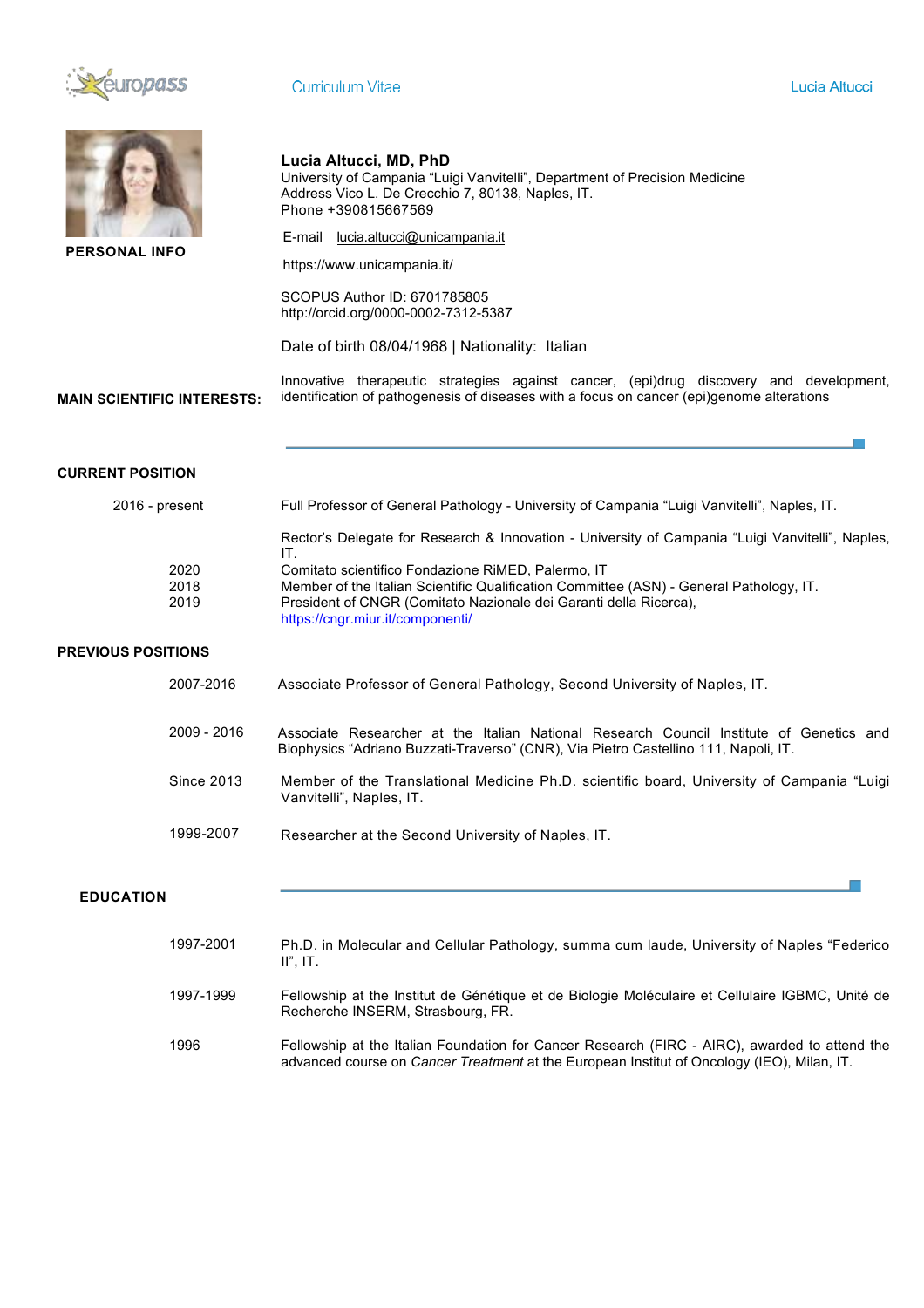

| 1996                                              | Specialist in Medical Oncology, summa cum laude, Second University of Naples, IT.                                                                                                                                                                                                                                                                                                                                                                                                                                                                                                                                                                                                                                                                                                                                                                                                                                                                         |                |                      |                                                           |                                                                                       |                                                                                               |  |  |
|---------------------------------------------------|-----------------------------------------------------------------------------------------------------------------------------------------------------------------------------------------------------------------------------------------------------------------------------------------------------------------------------------------------------------------------------------------------------------------------------------------------------------------------------------------------------------------------------------------------------------------------------------------------------------------------------------------------------------------------------------------------------------------------------------------------------------------------------------------------------------------------------------------------------------------------------------------------------------------------------------------------------------|----------------|----------------------|-----------------------------------------------------------|---------------------------------------------------------------------------------------|-----------------------------------------------------------------------------------------------|--|--|
| 1993 - 1994<br>1992<br>1992                       | Fellowship at the Imperial Cancer Research Fund (ICRF) in London, UK -Imperial Cancer<br>Research Foundation London, UK<br>Degree in Medicine and Surgery (summa cum laude) University of Naples "Federico II", IT.<br>Habilitation to practice Medicine & Surgery                                                                                                                                                                                                                                                                                                                                                                                                                                                                                                                                                                                                                                                                                        |                |                      |                                                           |                                                                                       |                                                                                               |  |  |
| PERSONAL SKILLS AND<br><b>COMPETENCES</b>         | Research Interests. Innovative therapeutic strategies against cancer, (epi)drug discovery and<br>development, identification of pathogenesis of diseases with a focus on cancer (epi)genome<br>alterations. Her contribution to the understanding of chromatin deregulation and epi-biomarkers in<br>cancer as well as to the identification of innovative epi-strategies for cancer treatment and<br>prevention are considered relevant.                                                                                                                                                                                                                                                                                                                                                                                                                                                                                                                 |                |                      |                                                           |                                                                                       |                                                                                               |  |  |
|                                                   | Mother tongue: Italian.                                                                                                                                                                                                                                                                                                                                                                                                                                                                                                                                                                                                                                                                                                                                                                                                                                                                                                                                   |                |                      |                                                           |                                                                                       |                                                                                               |  |  |
|                                                   |                                                                                                                                                                                                                                                                                                                                                                                                                                                                                                                                                                                                                                                                                                                                                                                                                                                                                                                                                           |                | <b>Understanding</b> |                                                           | <b>Speaking</b>                                                                       | Writing                                                                                       |  |  |
|                                                   |                                                                                                                                                                                                                                                                                                                                                                                                                                                                                                                                                                                                                                                                                                                                                                                                                                                                                                                                                           | Listening      | Reading              | Spoken<br>interaction                                     | Spoken                                                                                | Writing                                                                                       |  |  |
| <b>LANGUAGES</b>                                  | <b>English</b>                                                                                                                                                                                                                                                                                                                                                                                                                                                                                                                                                                                                                                                                                                                                                                                                                                                                                                                                            | C <sub>2</sub> | C <sub>2</sub>       | C <sub>2</sub>                                            | production<br>C <sub>2</sub>                                                          | C <sub>2</sub>                                                                                |  |  |
|                                                   |                                                                                                                                                                                                                                                                                                                                                                                                                                                                                                                                                                                                                                                                                                                                                                                                                                                                                                                                                           | C <sub>1</sub> | $\overline{C1}$      | $\overline{C1}$                                           | C <sub>1</sub>                                                                        | C <sub>1</sub>                                                                                |  |  |
|                                                   | <b>French</b>                                                                                                                                                                                                                                                                                                                                                                                                                                                                                                                                                                                                                                                                                                                                                                                                                                                                                                                                             |                |                      |                                                           |                                                                                       | A1/A2: English basic user - B1/B2: English independent user - C1/C2: Proficient English user. |  |  |
| <b>TECHNICAL SKILLS AND</b><br><b>COMPETENCES</b> |                                                                                                                                                                                                                                                                                                                                                                                                                                                                                                                                                                                                                                                                                                                                                                                                                                                                                                                                                           |                |                      |                                                           | Excellent knowledge of Microsoft Windows/Mac OS, Office™ Suite. Statistical Software. |                                                                                               |  |  |
| <b>AWARDS &amp; HONORS</b>                        | Winner of the TechHub competition (1st prize) for entrepreneurial ideas, 2015<br>Winner of the Start Cup-Campania Prize for the best business idea for industrial<br>application, 2010<br>Winner of the Presidential Gold Medal for Scientific Excellence awarded by the President<br>of the Italian Republic (Giorgio Napolitano) for scientific excellence in epigenetics and<br>cancer, 2010<br>Winner of the International Prize for Cancer research awarded by the Accademia dei<br>Lincei presented by Carlo A. Ciampi, then President of the Italian Republic, 2005<br>Award Foundation Berlucchi for Cancer Research, 2005.<br>Award Italian Association of Cell Cultures (ONLUS-AICC), 2002<br>Poste verte INSERM, France, 2002<br>European Molecular Biology Organization (EMBO), short-term fellowship, 2001<br>French Association Against Cancer, (ARC)<br>French Foundation for Medical Research, (FRM)<br>Rotary International<br>$\bullet$ |                |                      |                                                           |                                                                                       |                                                                                               |  |  |
| <b>SCIENTIFIC SOCIETIES</b>                       | Since 2013, Member of the Italian Society of Biophysics and Molecular Biology (SIBBM)<br>$\checkmark$<br>✓<br>Since 2011, Member of ARFACID Scientific Board Member.<br>Since 2010, Co-founder of the not for profit association Le donne per l'arte e la scienza<br>(http://www.ledonneperlarteelascienza.it).<br>Since 2006, Member of Italian Society of Pathology and Translational Medicine (SIP)<br>$\checkmark$<br>Since 2002, Member of the Italian society of Cell Culture (AICC)<br>$\checkmark$<br>1996-2009, Member of the Italian Society of Medical Oncology (AIOM)<br>$\checkmark$                                                                                                                                                                                                                                                                                                                                                         |                |                      |                                                           |                                                                                       |                                                                                               |  |  |
| <b>EDITORIAL BOARDS</b>                           |                                                                                                                                                                                                                                                                                                                                                                                                                                                                                                                                                                                                                                                                                                                                                                                                                                                                                                                                                           |                |                      | 2017 - present co-Editor-in-chief of Clinical Epigenetics | 2018 - present Journal of Molecular Biochemistry (JMolBiochem)                        | 2013 - present Editorial Advisory Board, Journal of Cellular Senescence and Therapy           |  |  |

- 2013 present Editorial board of JGS (J. Genetics Study)
- 
- 2013 present Editorial board of Journal of Cancer Research and Therapeutic Oncology
- 2013 present Editorial Board of ASR (Applied Scientific Reports)

**PATENTS**

- Ø WO2008125988A1. Novel derivatives of psammaplin A, a method for their synthesis and their use for the prevention or treatment of cancer
	- Ø PCT132779. Method for the prognosis and/or treatment of acute promyelocytic leukemia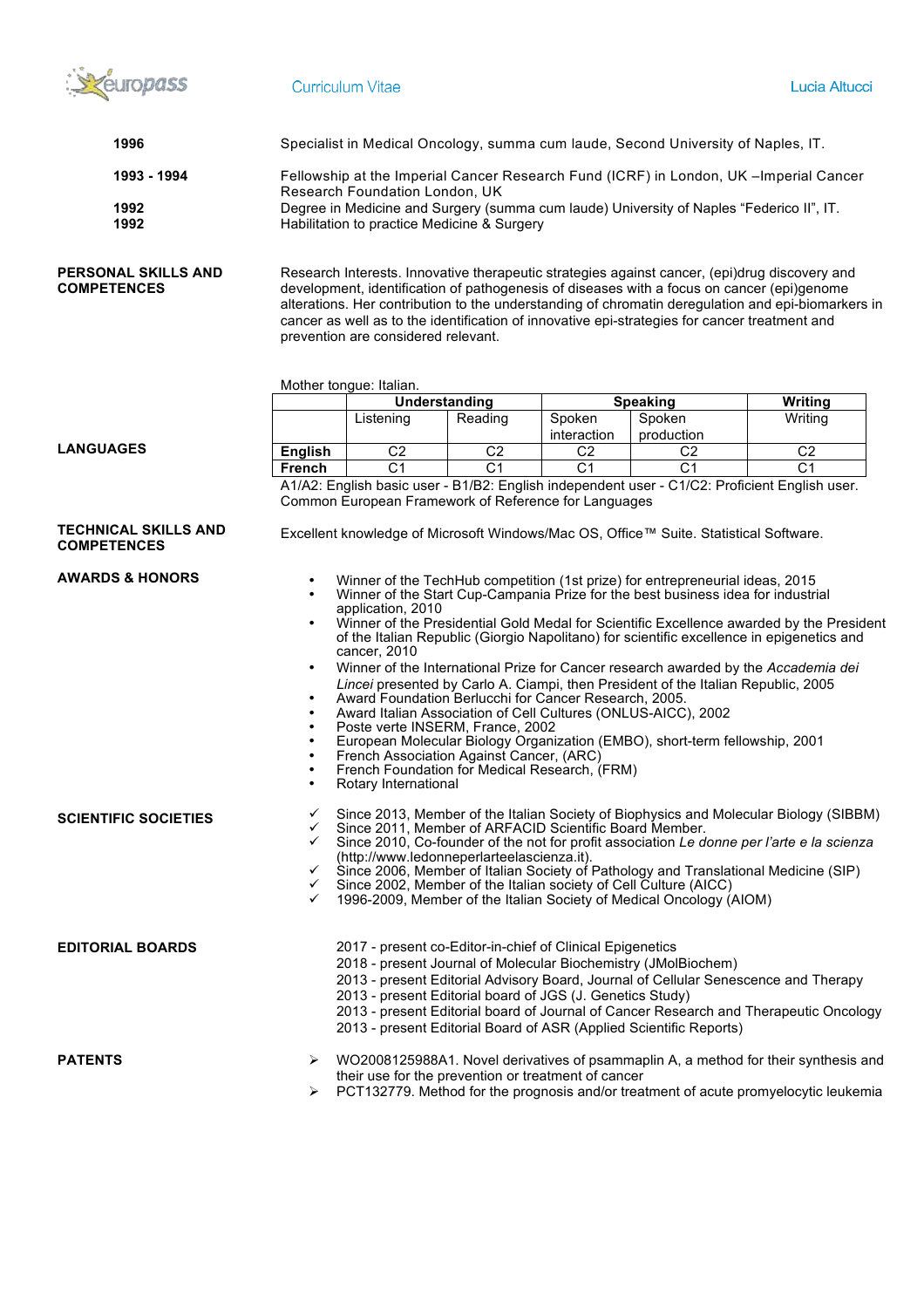

# **Curriculum Vitae**

**SPIN OFF AND COMPANIES** EPI-C srl (Epigenetic compounds), Academic SPIN-OFF http://www.epi-c.com/about/

**NATIONAL RESEARCH GRANTS (SELECTED)**

- *Identification and characterization of new therapeutic approaches against cancer* (Acronym IDEAL), 2018
- *Identification, Characterization and mining of colorectal tumorogenesis: cause, prevention & cure* (Acronym iCURE), 2018
- *Oncology Care Managemen*t (Acronym ONCARE), 2017
- I H2020 COST action: *Epigenetic Chemical Biology* Action CM1406.
- Italian Association of Cancer Research (AIRC), 2016-2018
- Project of Relevant National Interest, PRIN 2015
- TechHub, 2015
- Project of Relevant National Interest, PRIN 2012
- Bandiera Epigenomica *EpiGen* Project CNR 2011-2017
- *Novel nanotech strategies for development of drugs and diagnostics for targeting of circulating cancer cells*. National Operation Program "Ricerca e Competitività" 2007- 2013, PON01\_02782:
- *Development of Sirtuin modulators as a novel therapeutic approach in neurodegenerative, oncology and cardiovascular disease* (Acronym: SIRT-IN), National Operation Program, (PON01\_01227)
- National Operation "Program Ricerca e Competitività" PON 2007-2013
- Italian Association of Cancer Research (AIRC), 2011-2013
- Project of Relevant National Interest PRIN, 2008
- Italian Association of Cancer Research (AIRC), My First Airc (MFAG)
- Project of Relevant National Interest PRIN 2006
- Regione Campania L.5 Annualità 2005
- Project of Relevant National Interest PRIN 2004
- *Functional and molecular characterization of the effects of drugs interfering in signal transduction and transcription* (Funded by the Italian Ministry of Health, 2002)
- *Functional and molecular characterization of the effects of drugs interfering in signal transduction and transcription Italian* (Funded by the Italian Ministry of Health, 2002)
- *Identification of treatments interfering in the regulation of cell death in leukemia* (2000)
- *Identification of genes involved in regulating apopotosis in leukemic cells: characterization of action of novel retinoid-based treatme*nts (Funded by the Italian Government, 1999)

# **INTERNATIONAL RESEARCH GRANTS (SELECTED)**

- H2020 COST action: Epigenetic Chemical Biology (Acronym: EPICHEM) Action CM1406
- H2020 –RISE *Ocean Medicines*, 2015-2018
- World Association of Cancer Research, AICR, grant 2015-2018
- 7th Frame program EU Project Blueprint. Contract n° 282517
- Coordinator of 7th Frame program EU Project ATLAS (www.atlas-eu.com). (duration 42m, 2009-2012): *Development of Laser-Based Technologies and Prototype Instruments for Genome-Wide Chromatin Immuno Precipitation Analyses*. Contract no. 221952
- 7th Frame program EU Project Apo-sys. Contract n°200767
- 6th European Framework program Integrated Project EPITRON. Contract 518417
- 7th Frame program EU Project Cancer-Dip. Contract n°200620
- EC shared cost RTD action *Synthesis and mechanism of action. of novel classes of retinoids and rexinoids with antineoplastic activities* (Acronym: ANTICANCER RETINOIDS, contract QLK3-CT2002-02029)
- EC shared cost RTD action *Targeting chromatin in cancer: Histone deacetylases and differetiation therapy of acute myeloid leukemias* (Acronym: CHROMATIN AND CANCER, contract QLG1-CT2000-01935)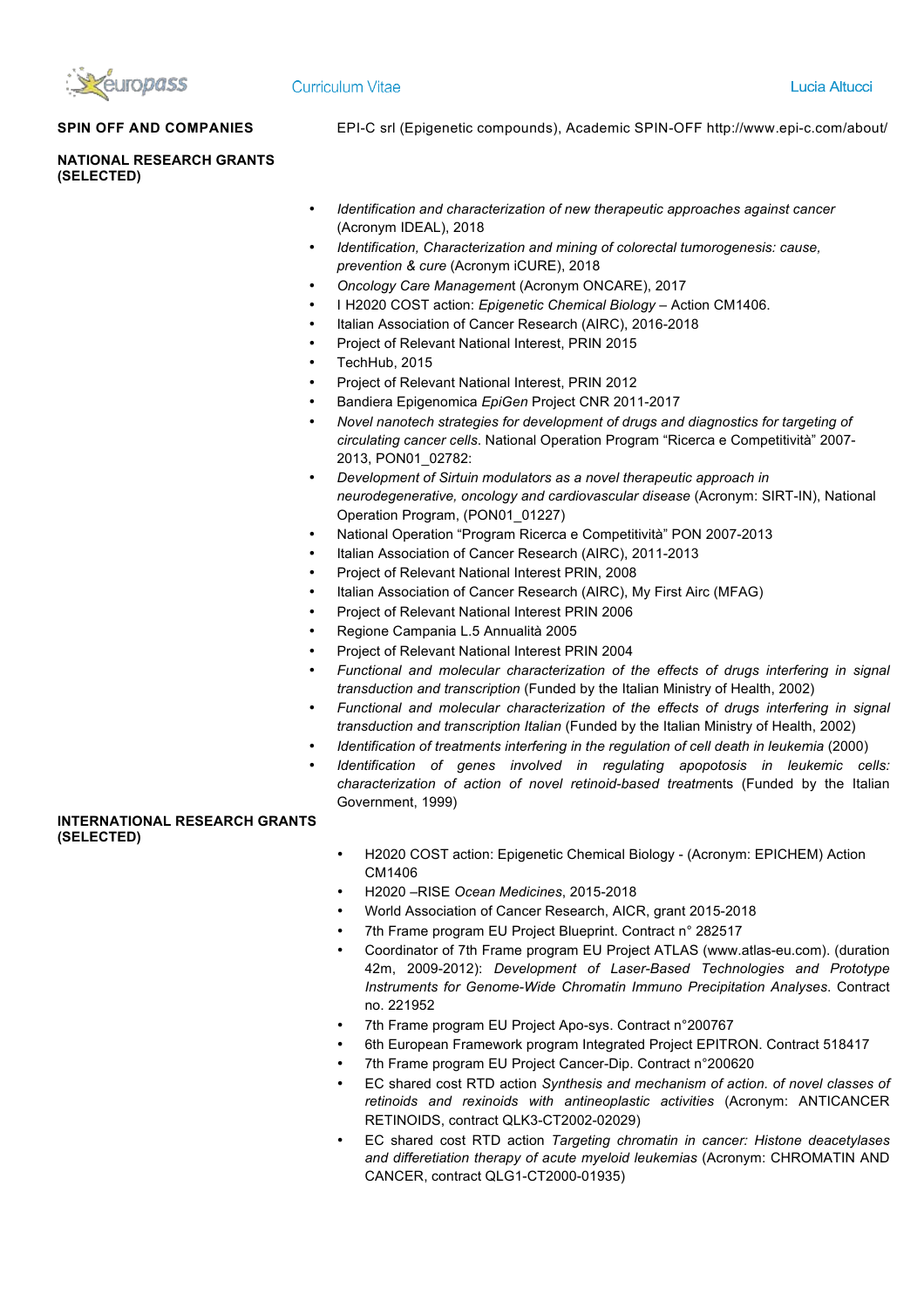

| NATIONAL AND INTERNATIONAL | Expert and Evaluator National Agency for the Evaluation of Universities and Research        |
|----------------------------|---------------------------------------------------------------------------------------------|
| EXPERTISE IN EVALUATION &  | Institutes AVA - ANVUR, 2018 - 2019                                                         |
| <b>QUALITY (SELECTED)</b>  | Expert and Evaluator for the COST, H2020 Action, 2016                                       |
|                            | External Evaluator for THE Program Plancacer, France, 2016                                  |
|                            | External expert for the Irish Academy of Science, 2014-16, UK                               |
|                            | External evaluator for the LLC, UK, 2016                                                    |
|                            | External evaluator for the Agence Nationale de la Recherche (ANR), France, 2016             |
|                            | External evaluator for the Innovation driven Initiative for the Development and Integration |
|                            | of Indian and European Research (INOO-INDIGO), EU-Indian grants, 2015                       |
|                            | External evaluator of the Skolkovo Foundation, Russia, 2013-2015                            |
|                            | Expert and evaluator, AVA, IT. 2015                                                         |
|                            | Expert and Evaluator, ANVUR, IT. 2015                                                       |
|                            | External Evaluator for the ER-Africa Common Call Management. (www.erafrica.eu) 2015         |
|                            | Reviewer for numerous international journals including; Nature, Nature Medicine, EMBO       |
|                            | J, EMBO reports, Science, PNAS, Genes & Dev., J. Med. Chem., I.J.B.C.B., M.C.B.,            |
|                            | Blood, Mol Cell, Cancer Cell,                                                               |
|                            | Evaluator of Ministry of University and of Scientific Research (MIUR) projects PRIN         |
|                            | Projects                                                                                    |
|                            | Member of the evaluation panel of Competence Centre for Estonian Cancer Research            |
|                            | (CCCR), 2012                                                                                |
|                            | Member of the evaluation panel of the Dutch Cancer Society, 2010                            |
|                            | Member of the evaluation panel of the Ministry of education of Science of the Russian       |
|                            | Federation, 2010-15                                                                         |
|                            | Member of the evaluation panel of IGA of the Ministry of Health of the Czech Republic       |
|                            | 2012,                                                                                       |
|                            | Member of the evaluation panel of INCA, (France) 2010-13                                    |
|                            | Member of the Evaluation Panel within the EU 7th Frame program for the call Incurable       |
|                            | cancers both for the 1st and 2nd step of evaluation, 2010 and 2011                          |
|                            | Member of the evaluation panel of ARC evaluation (France) 2009-15                           |
|                            |                                                                                             |
|                            | Member of the European Science Foundation (EFS) Panel 2 to revise the scientific            |
|                            | quality value of the Bulgarian Academy of Science, 2009                                     |
|                            |                                                                                             |

#### **BIBLIOMETRIC INFORMATION**

| <b>SOURCE</b>  | h-index | h5-index | i10-index | <b>Citation</b> | <b>Publications</b> |
|----------------|---------|----------|-----------|-----------------|---------------------|
| <b>SciVal</b>  | 51      | 15       |           | 10.764          | 237                 |
| <b>WOS</b>     | 49      | #        |           | 10.048          | 223                 |
| <b>SCOPUS</b>  | 51      | #        |           | 10.850          | 239                 |
| Google Scholar | 61      | #        | 176       | 14.782          | #                   |

Lucia Altucci is listed as a Top Italian Scientists (TIS), http://www.topitalianscientists.org/top\_italian\_scientists\_VIA-Academy.aspx?Cerca=lucia%20altucci

### **PUBLICATIONS**

The full list of publications on PubMed can be found at http://www.ncbi.nlm.nih.gov/pubmed/?term=altucci+l

## **PERSONAL STATEMENT**

My interests involve the development of a comprehensive understanding of pathogenesis of human diseases, focusing on cancer. My academic medical training together with my medical Oncology specialization and the PhD in molecular Oncology represent an excellent background to understand and link both molecular and clinical alterations in cancer. Thus, my research is focused to innovative therapeutic strategies against cancer, (epi)drug discovery and development, identification of pathogenesis of diseases with a focus on cancer (epi)genome alterations.

### **CONTRIBUTION TO SCIENCE**

I started my carrier after my degree in Medicine & Surgery with the aim to translate clinical problems into molecular questions, which in turn might become solutions for patient's needs. Thus, my general interests include the development of a comprehensive understanding of pathogenesis of human diseases, focusing on cancer. My academic medical training together with my medical Oncology specialization and the PhD in molecular Oncology represent an excellent background to understand and link both molecular and clinical alterations in cancer. Thus, my studies have been focused to innovative therapeutic strategies against cancer, (epi)drug discovery and development, identification of pathogenesis of diseases with a focus on cancer (epi)genome alterations. With this I have contributed more than 200 manuscripts on International Journals as well as I am inventor in several patents and patent applications. I contributed to the discovery of new epi-drugs and to their understanding of the mechanism(s) of action in cancers. I also contributed in the identification of novel deregulation in the epigenome in different cancer types. In particular, cell life and cell death are governed by (epi)genetic programs that are essential for virtually all aspects of multi-cellular organisms, ranging from shaping the body during embryonic development to the elimination of cells which are no longer required, as in the case of the mammary gland involution during weaning or terminally differentiated cells, or potentially hazardous, as mutated cells. These programs are believed to depend on the balance between survival and apoptotic factors which themselves are regulated by gene networks that reflect the intra- and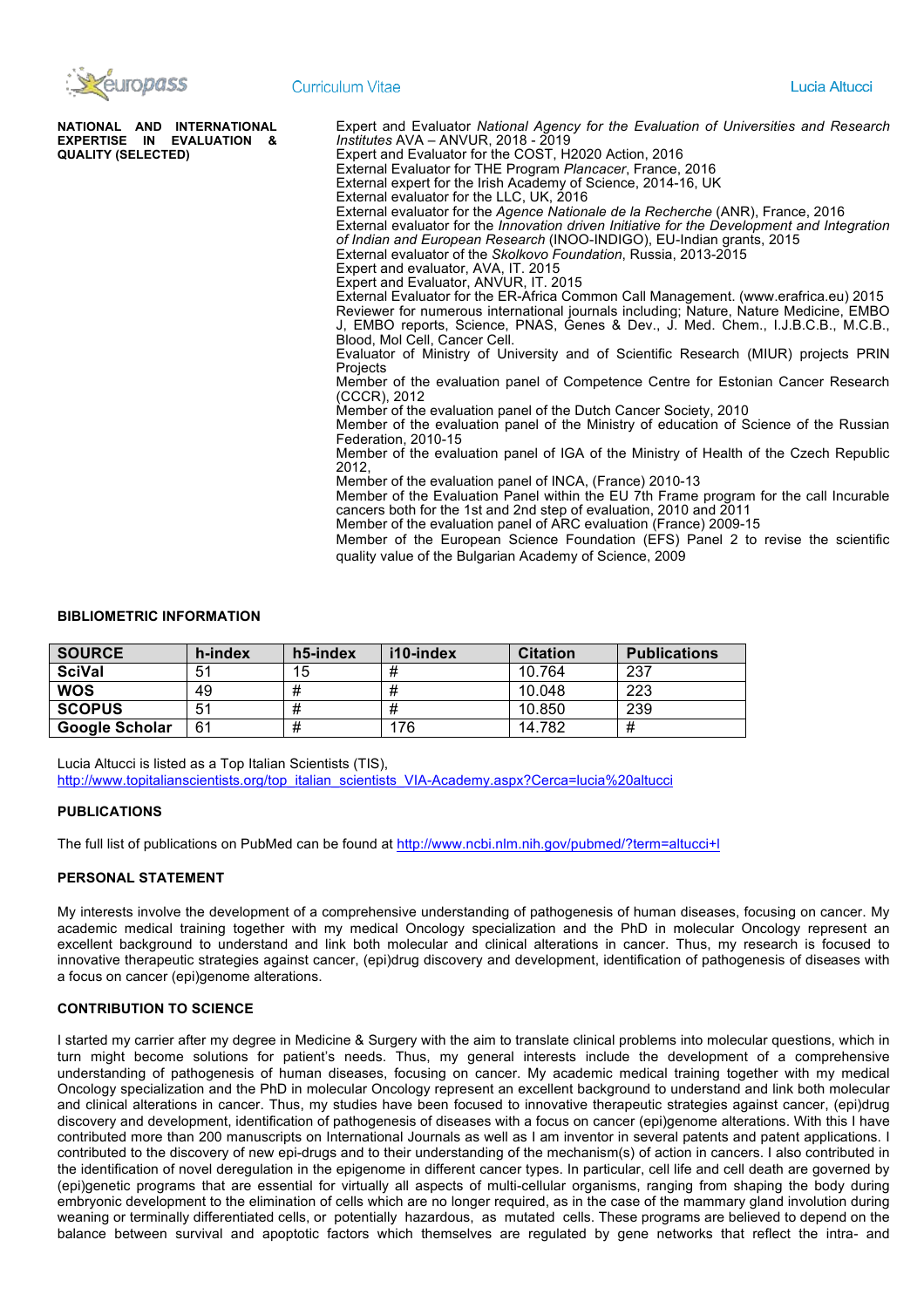

#### **Curriculum Vitae**

extracellular conditions of the cell or organ. In addition to the life-death signaling in "normal" cells also malignant transformation is frequently associated with the alteration or abrogation of signaling pathways that are essential for the maintenance of normal cellular functionality and/or the control of cell survival and cell death. Consequently restoring aberrant signaling pathways to normalcy, the eradication of cancer cells that have escaped apoptosis by selectively forcing them to commit suicide, is one approach to cancer therapy. While the genetic aberrations occurring in cancer are fairly well studied, we have only recently become aware of the epigenetic deregulation associated with tumorigenesis. The deposition of epigenetic "marks" on chromatin – post-translational modifications of nucleosomal proteins and methylation of particular DNA sequences - is accomplished by players, which are often embedded in multi-subunit "machineries" that have acquired aberrant functionalities during tumorigenesis. Proof-of-principle comes from studies with histone deacetylase inhibitors, promising novel anti-cancer drugs. In this field my laboratory focused on the epigenetic mechanisms associated with tumorigenesis and investigated the therapeutic potential of epigenetic modulators targeting epi-players in the context of cancer diseases.